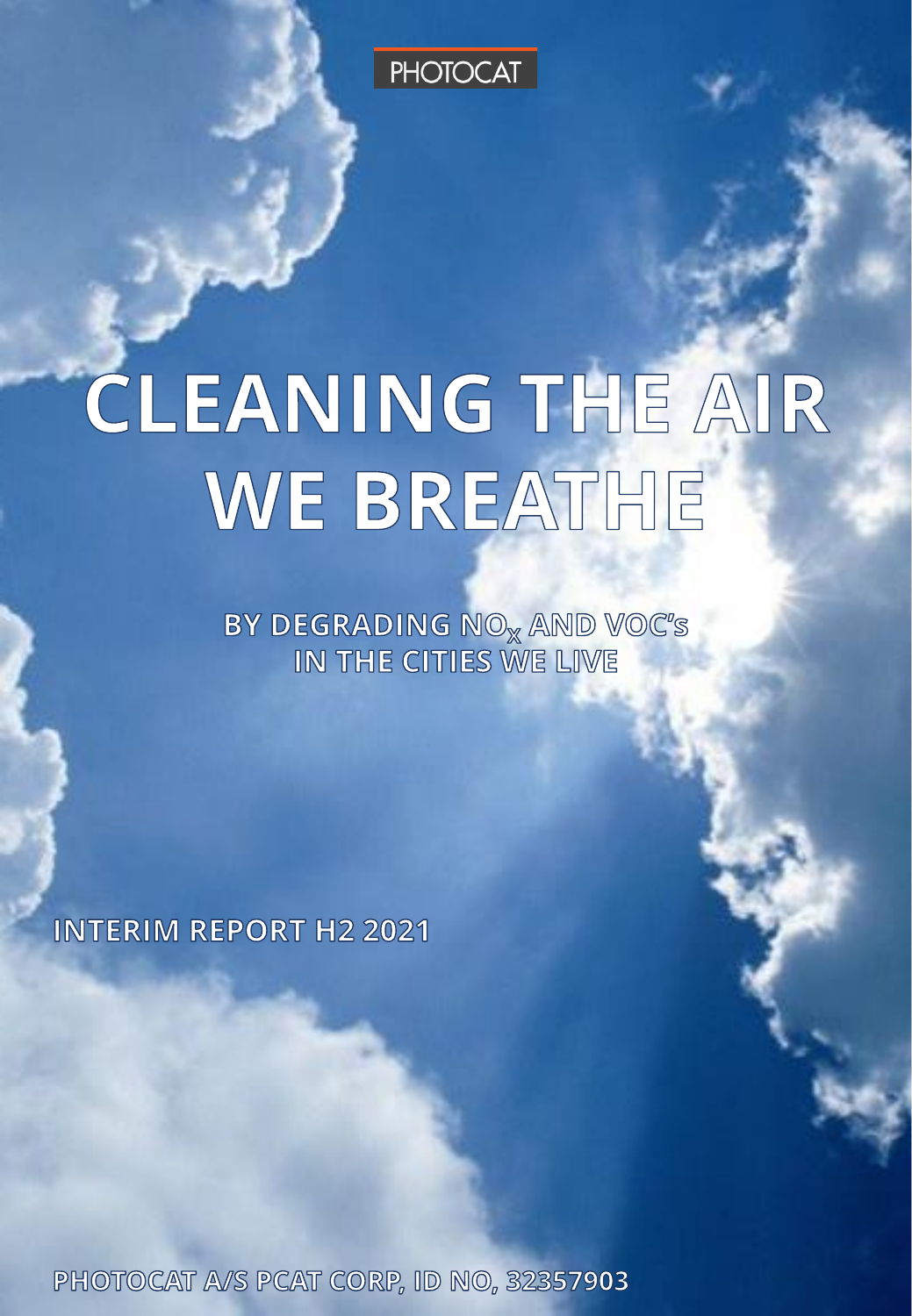### *H2 2021: SUMMARY*

### ·**Highlights during the second half of 2021**

- Revenue in the second half year of 2021 was 6.628 tDKK which compared to second half of 2020 was an increase of 16,1%
- For the full year revenue grew 6,8% compared to 2020 and reached 13,5 mDKK. a positive development in a year highly influenced by Covid-19.
- NOxOFF was a solid performer with an increase in sales of 34,9% compared to 2020.
- New agreement for DIY market Photocat garden in Denmark and Switzerland.
- First Life Cycle Assessment (LCA) made on Photocat technology shows a 100 fold environmental benefit. Furthermore, every time we remove a kg of NOx with the technology we have saved 10 kg of  $CO_2$ .
- First Licensee on Bitumen technology signed.

### **Highlights after the second half year of 2021**

- First Bitumen licensee in Denmark and first projects already signed.
- … using Photocat technology in BtB (Business to Business) and BtG (Business to Government) • Agreement signed with Nanostone A/S (6 consecutive gazelle years) for the joint effort of markets.

| <b>Amounts in DKK '000s</b>                                         | 1 Jul - 31 Dec<br>2021 | 1 Jul- 31 Dec<br>2020 | Year-to-date<br>2021 | <b>Full Year</b><br>$2020**$ |
|---------------------------------------------------------------------|------------------------|-----------------------|----------------------|------------------------------|
| <b>Revenue from</b><br>photocatalytic fluid                         | 6,229.0                | 5,438.9               | 12,674.2             | 12,111.9                     |
| <b>Revenue from</b><br>Consultancy,<br><b>Equipment &amp; Other</b> | 399.1                  | 274.6                 | 809.3                | 509.2                        |
| <b>Gross Profit</b>                                                 | 2,809.2                | 2,298.5               | 5,286.8              | 4,941.7                      |
| <b>EBITDA</b>                                                       | 310.3                  | $-160.7$              | $-19.0$              | 63.7                         |
| <b>P/L before Tax</b>                                               | $-937.7$               | $-1,405.4$            | $-2,629.4$           | $-2,211.9$                   |
| <b>Net Profit</b>                                                   | $-747.0$               | $-1,021.4$            | $-2,281.9$           | $-1,827.9$                   |
| <b>Total Assets</b>                                                 | 18,173.9               | 16,812.7              | 18,173.9             | 16,812.7                     |
| <b>Equity</b>                                                       | 11,181.9               | 13,463.8              | 11,181.9             | 13,463.8                     |
| <b>Debt</b>                                                         | 6,992.0                | 3,348.9               | 6,992.0              | 3,348,9                      |
| <b>Cash at Hand</b>                                                 | 1,416.4                | 2,052.2               | 1,416.4              | 2,052.2                      |

\*\* Audited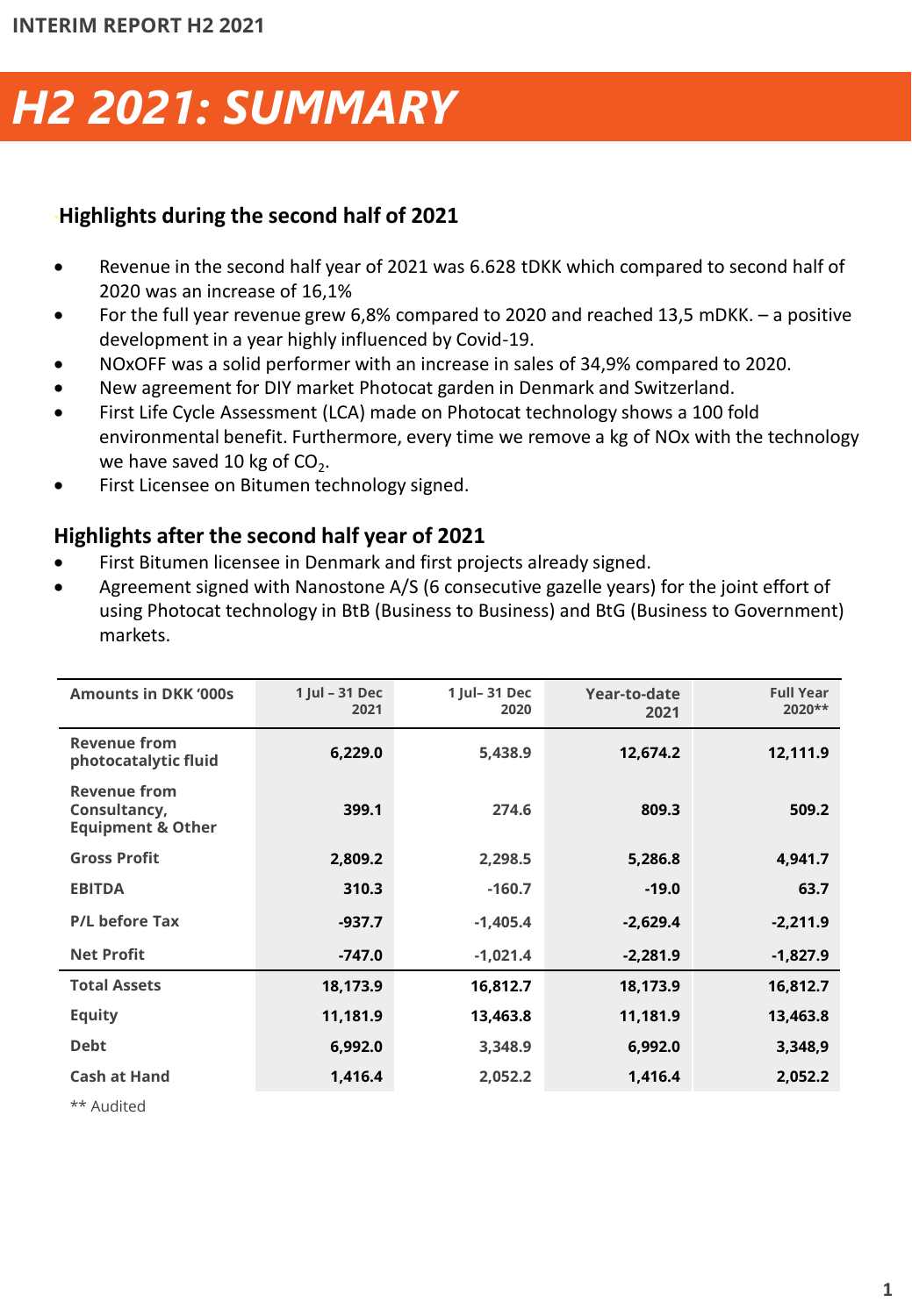# *CEO LETTER*



**Michael Humle**   $CEO$ 

When I wrote the update it struck me that we have saved society for more than 118 mDKK in health cost using official numbers. This is far more than we accumulated have made in revenue and clearly highlights what it means to contribute positively to the environment and climate agenda. At Photocat we are utterly proud to make such strong contributions in real money to our society. At the same time we now include CO<sub>2</sub> reductions in our reporting. We do that as we have completed our Life Cycle Assessment (LCA) and published our contribution in peer reviewed scientific journal. We can therefore say that we have totally saved more than 1,4 mill kg CO<sub>2</sub> by the end of year 2021.

Sales performance ended with a 16,1 % growth in second half 2021 to a turnover of 6.628 tDKK from 5.713 tDKK second half of 2020. The growth should be seen as satisfactory as we only slowly was able to rebuild on sales activity that was lost due to Covid-19 restrictions and their wide impact on ability to meet and present our innovative solutions to customers. It is our perception that we have a strong pipeline for 2022 and hope that Covid-19 will not impact our sales activities. In 2021 we reached a revenue of 13.484 tDKK compared to 12.621 tDKK in 2021. This is a growth of 6,8%.

Overall the year developed well with NOxOFF showing growth 34,9% up to a revenue of 10,1 mDKK in 2021 over 7,5 mDKK in 2020. The trend is growth in Denmark, Norway and Spain where we focus. Germany suffered in 2021 as the impact of Covid-19 on our sales activities were strong here.

Photocat Garden had a very disappointing year and we had to evaluate our long term partnership in Denmark and came to the conclusion that it needed a full revision. We had a fall in turnover of -70% to 0,6 mDKK in 2021 from 1,9 mDKK in 2020. This at the same time where investments in a marketing campaign were launched driving up our marketing costs. We have announced new partners in 2022 for the markets in Denmark and Switzerland.

Actifloor grew in accordance with expectations and was up 35,5% to 2,25 mDKK in 2021.

We were pleased to see that the NOxOFF test installation made in the spring 2021 near a Copenhagen school showed a positive impact when results were reported in the autumn. This has led to sales acceptance of our technology and the City of Copenhagen has decided to increase the use of photocatalysis to combat air pollution. Their focus is initially to lower air pollution around schools and institutions.

It was also very positive that our patents and IPR protection has proven to be solid as we entered into a license agreement with one of the top Bitumen manufacturers in Europe. We expect to sign 3 new licensees to the technology in 2022.

As I look into 2022 I have strong growth expectations and I hope we have left Covid-19 behind us.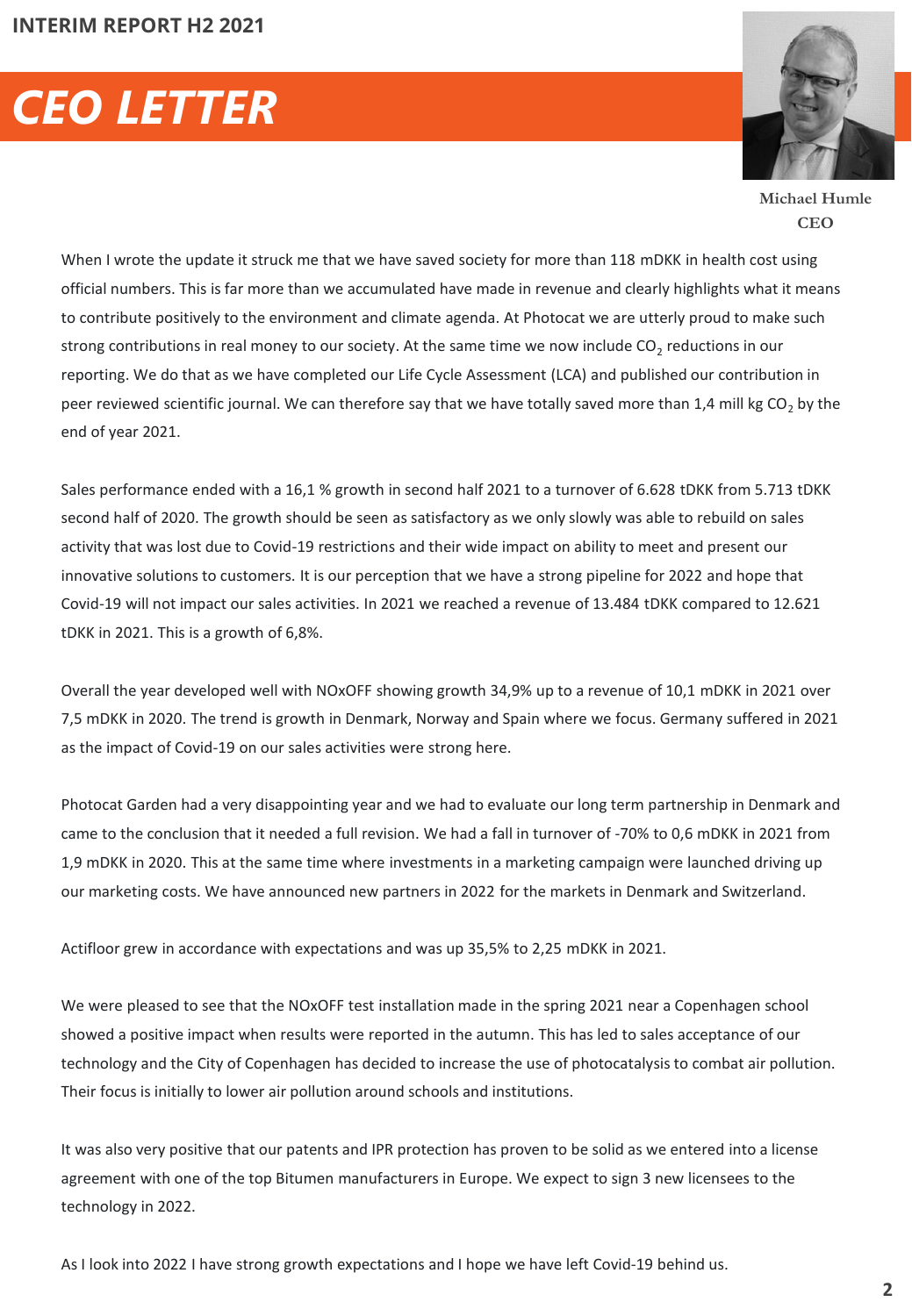#### **INTERIM REPORT H2 2021**

### *ENVIRONMENTAL IMPACT*





**3 3**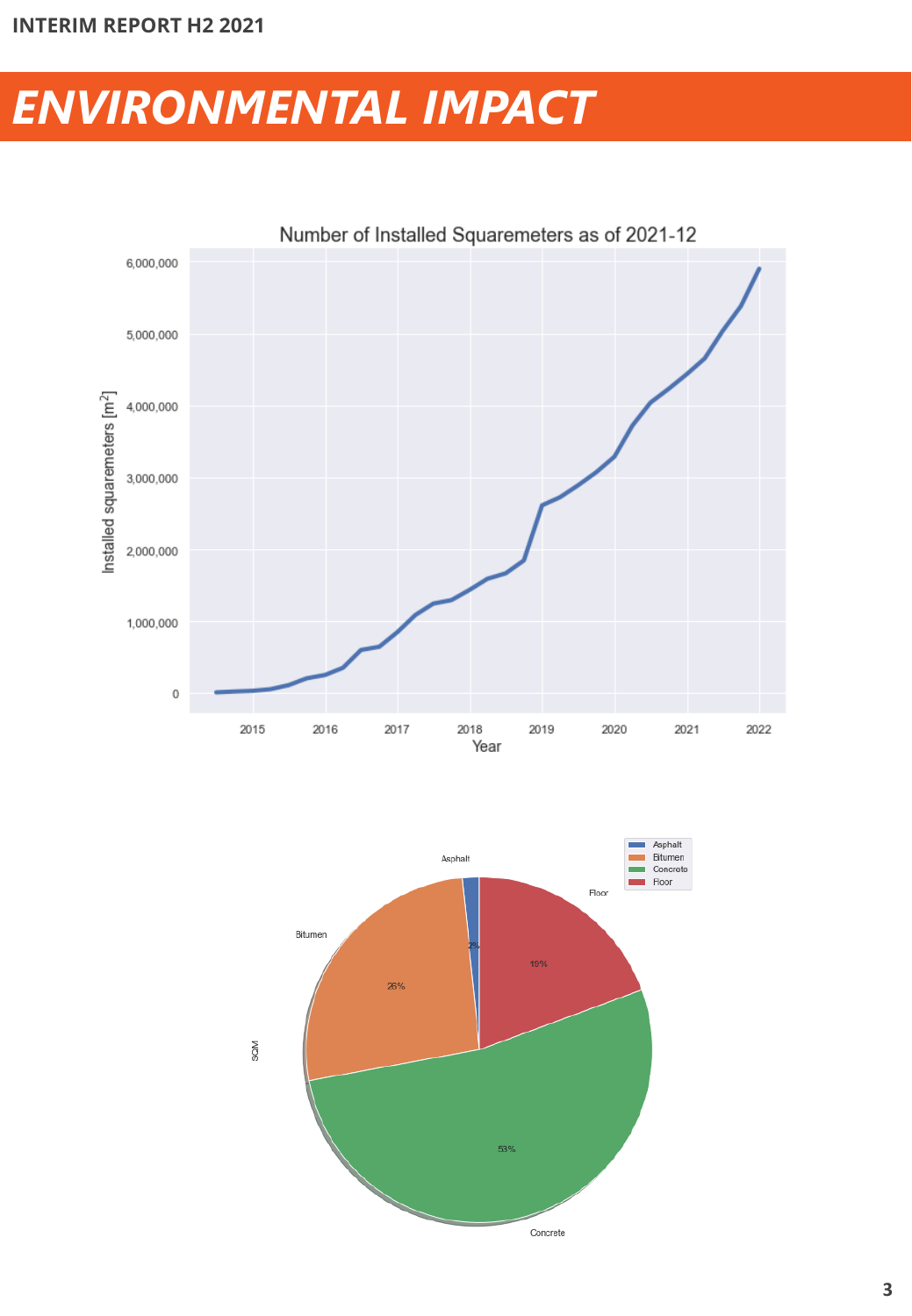#### **INTERIM REPORT H2 2021**

### *ENVIRONMENTAL IMPACT*



### **Saved CO<sup>2</sup> emission kg/year**

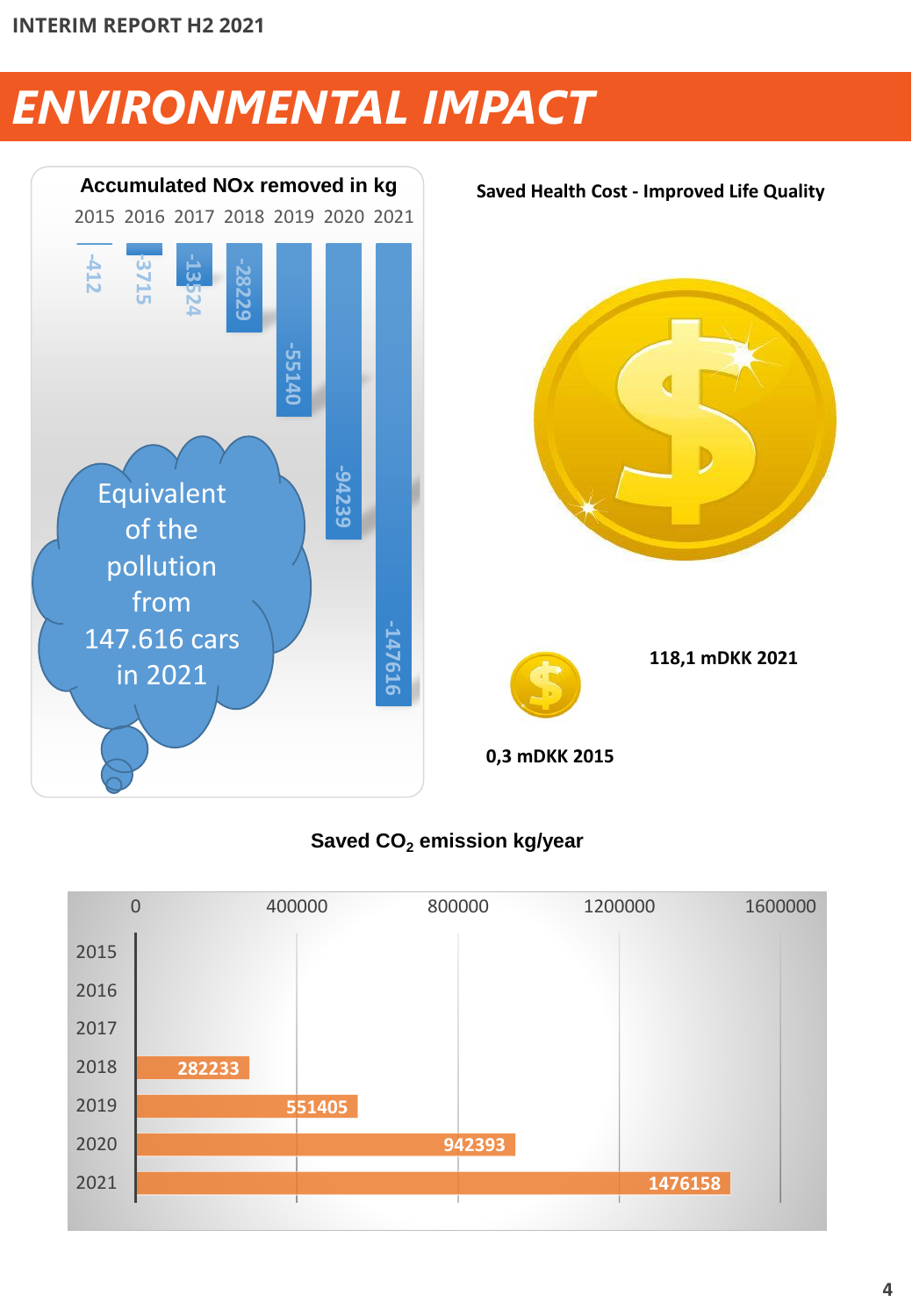### *REVENUE DEVELOPMENT*

#### **LAST FOUR QUARTERS**



### **YEAR ON YEAR DEVELOPMENT**

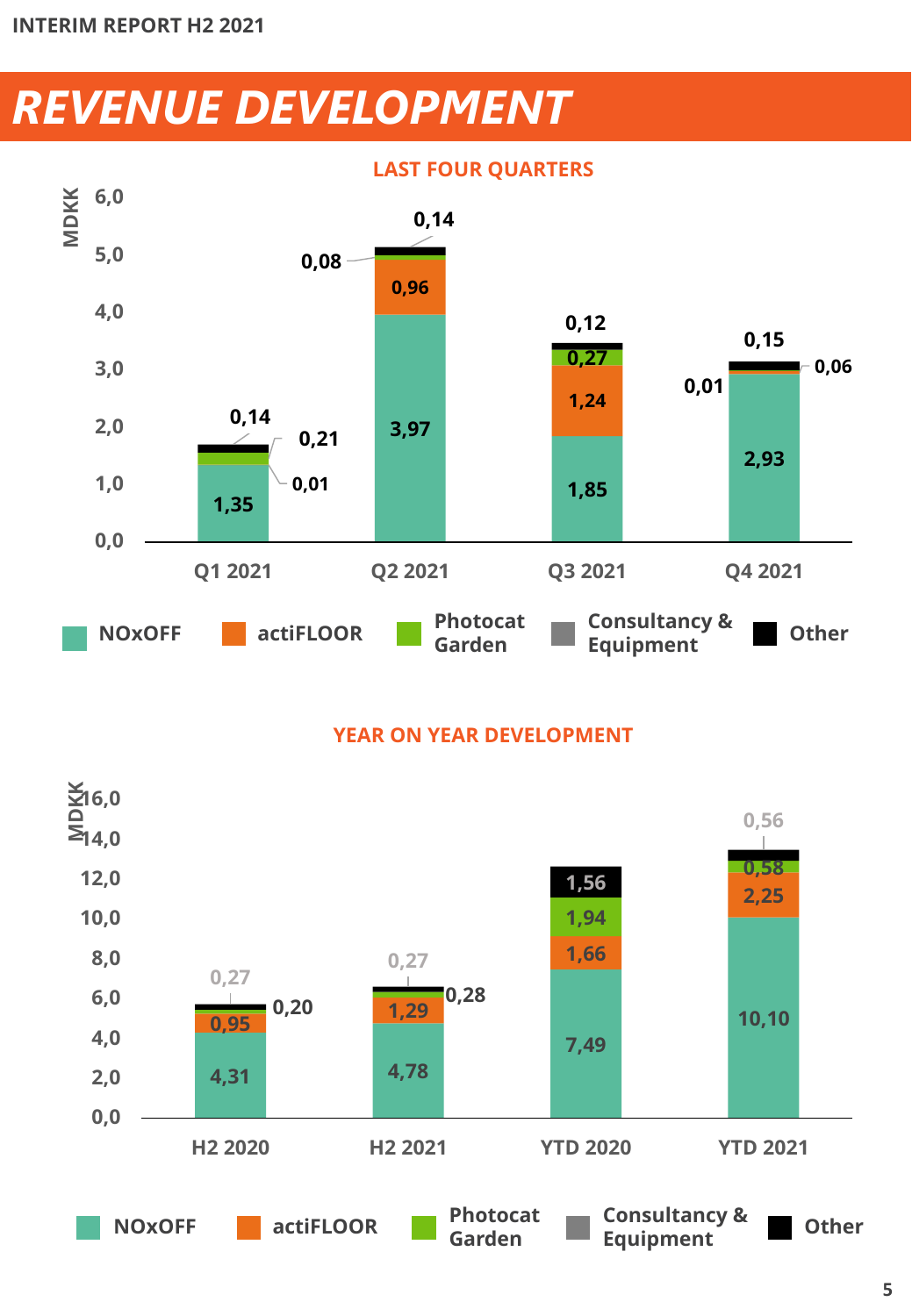### *INCOME STATEMENT*

| <b>Amounts in DKK</b><br>'000s                                                                               | N<br>O<br>T<br>E<br>S | H <sub>2</sub><br>2021 | H <sub>2</sub><br>2020 | <b>YTD</b><br>2021 | <b>FY</b><br>2020 | <b>FY</b><br>2019 |
|--------------------------------------------------------------------------------------------------------------|-----------------------|------------------------|------------------------|--------------------|-------------------|-------------------|
| <b>Revenue</b>                                                                                               |                       | 6,431.7                | 5,463.9                | 13,003.1           | 12,166.7          | 6,735.1           |
| Work on own account<br>recognised in assets                                                                  |                       | 1,530.8                | 897.7                  | 2,243.3            | 1,745.2           | 1,459.1           |
| <b>Other operating</b><br>income                                                                             |                       | 196.4                  | 249.6                  | 480.5              | 454.4             | 460.0             |
| Expenses for raw<br>materials and<br>consumables                                                             |                       | $-1,812.4$             | $-1,733.9$             | $-3,115.1$         | $-3,007.6$        | $-1,959.6$        |
| Other external expenses                                                                                      | $\overline{2}$        | $-3,537.3$             | $-2,578.8$             | $-7,325.0$         | $-6,417.1$        | $-4,736.8$        |
| <b>Gross profit</b>                                                                                          |                       | 2,809.2                | 2,298.5                | 5,286.8            | 4,941.7           | 1,957.8           |
| Staff expenses                                                                                               |                       | $-2,498.9$             | $-2,459.1$             | $-5.305.8$         | $-4,878.0$        | $-4,316.3$        |
| Depreciation,<br>amortization and<br>impairment of intangible<br>assets and property,<br>plant and equipment |                       | $-1,258.4$             | $-1,162.0$             | $-2,495.0$         | $-2,190.6$        | $-1,984.9$        |
| <b>Profit/loss before</b><br>financial income and<br>expenses                                                |                       | $-948.1$               | $-1,322.7$             | $-2,514.0$         | $-2.126.9$        | $-4,343.3$        |
| Financial expenses                                                                                           |                       | 10.4                   | $-82.7$                | $-115.4$           | $-85,0$           | $-91.8$           |
| <b>Profit/loss before tax</b>                                                                                |                       | $-937.7$               | $-1,405.4$             | $-2.629.4$         | $-2.211.9$        | $-4,435.1$        |
| Tax                                                                                                          |                       | 190.7                  | 384.0                  | 347.5              | 384.0             | 318.6             |
| <b>Net profit/loss</b>                                                                                       |                       | $-747.0$               | $-1,021.4$             | $-2.281.9$         | $-1,827.9$        | $-4,116.5$        |
| Earnings per share                                                                                           |                       | DKK-0,14               | DKK-0,04               | DKK-0,43           | DKK-0,35          | DKK-0,83          |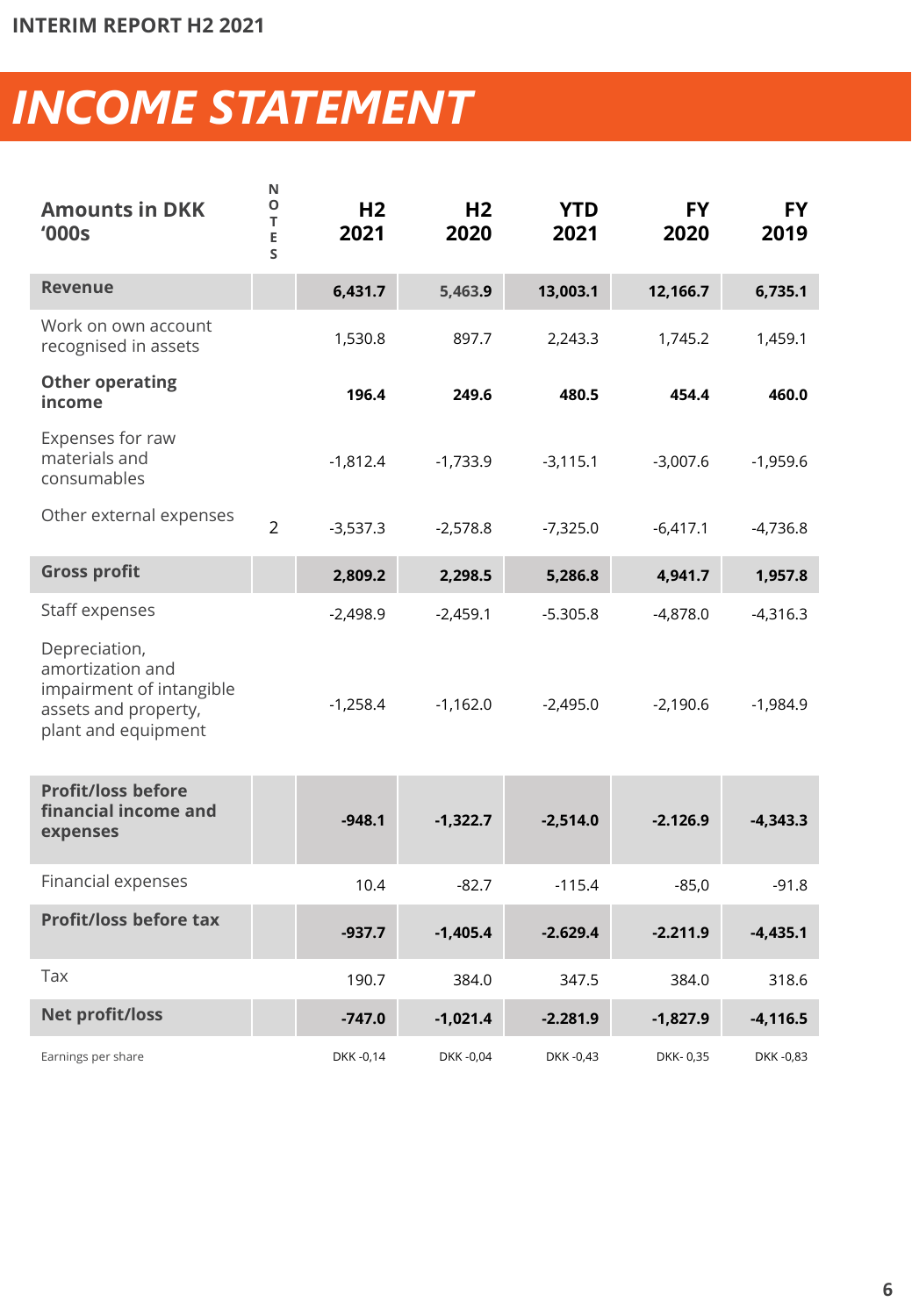# *BALANCE SHEET, assets*

| <b>Amounts in DKK '000s</b>                    | <b>NOTES</b> | H <sub>2</sub><br>2021 | H <sub>2</sub><br>2020 | <b>FY</b><br>2020 | <b>FY</b><br>2019 |
|------------------------------------------------|--------------|------------------------|------------------------|-------------------|-------------------|
| Completed development projects                 |              | 4,359.8                | 5,804.6                | 5,804.6           | 5,996.3           |
| Acquired patents                               |              | 753.9                  | 464.6                  | 464.6             | 271.5             |
| Development projects in progress               |              | 4,803.5                | 3,009.5                | 3,009.5           | 2,807.5           |
| <b>Intangible Assets</b>                       |              | 9,917.2                | 9,278.8                | 9,278.8           | 9,075.4           |
| Plant and machinery                            |              | 614.9                  | 888.8                  | 888.8             | 1,191.9           |
| Other fixtures and fittings, tools & equipment |              | 221.9                  | 169.8                  | 169.8             | 5.3               |
| <b>Property, plant and equipment</b>           |              | 836.8                  | 1,058.6                | 1,058.6           | 1,197.2           |
| Other investments                              |              | 0.0                    | 0.0                    | 0.0               | 0.0               |
| Deposits                                       |              | 300.9                  | 300.9                  | 300.9             | 290.9             |
| <b>Fixed asset investments</b>                 |              | 300.9                  | 300.9                  | 300.9             | 290.9             |
| <b>Fixed assets</b>                            |              | 11,054.9               | 10,638.3               | 10,638.3          | 10,563.5          |
| <b>Inventories</b>                             |              | 1,071.5                | 748.6                  | 748.6             | 844.9             |
| Trade receivables                              |              | 3,867.1                | 2,531.2                | 2,531.2           | 1,255.9           |
| Receivables from group enterprises             |              | 0.0                    | 0.0                    | 0.0               | 0.0               |
| Other receivables                              |              | 288.3                  | 158.4                  | 158.4             | 292.0             |
| Deferred tax assets                            |              | $\mathbf 0$            | $\mathbf 0$            | $\mathbf 0$       | $\mathbf 0$       |
| Corporation tax                                |              | 347.4                  | 384.0                  | 384.0             | 321.0             |
| Prepayments                                    |              | 128.2                  | 300.6                  | 300.6             | 103.2             |
| <b>Receivables</b>                             |              | 4,631.1                | 3,374.1                | 3,374.1           | 1,972.2           |
| Cash at bank and in hand                       |              | 1,416.4                | 2,052.2                | 2,052.2           | 3,336.5           |
| <b>Current assets</b>                          |              | 7,119.0                | 6,174.4                | 6,174.4           | 6,153.6           |
| <b>Assets</b>                                  |              | 18,173.9               | 16,812.7               | 16,812.7          | 16,717.1          |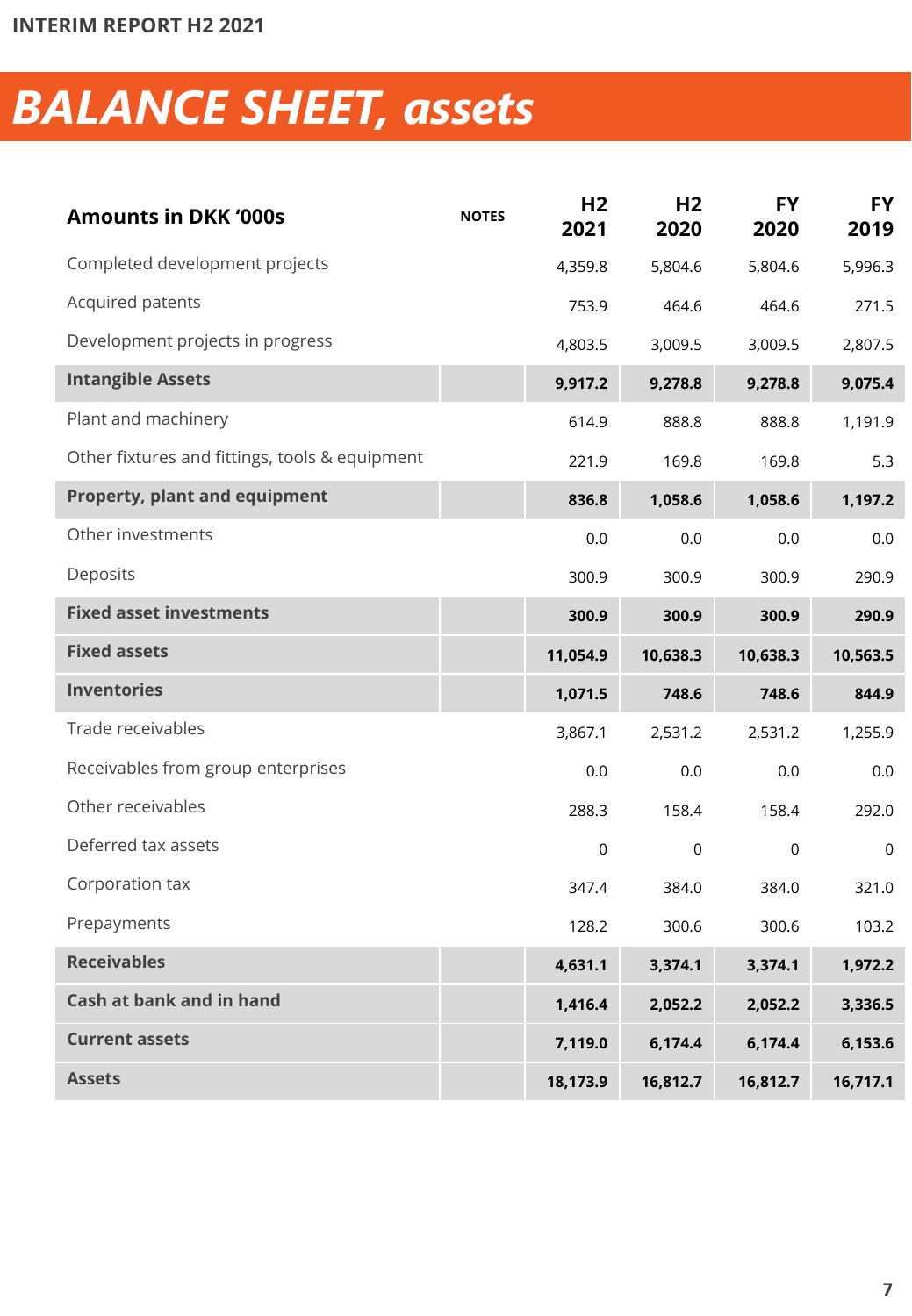# *BALANCE SHEET, liabilities & equity*

| <b>Amounts in DKK '000s</b>        | <b>NOTES</b> | H <sub>2</sub><br>2021 | H <sub>2</sub><br>2020 | <b>FY</b><br>2020 | <b>FY</b><br>2019 |
|------------------------------------|--------------|------------------------|------------------------|-------------------|-------------------|
| Share capital                      | 3            | 5,250.0                | 5,250.0                | 5,250.0           | 5,000.0           |
| Retained earnings                  |              | 5,931.9                | 8,213.8                | 8,213.8           | 7,930.2           |
| <b>Equity</b>                      |              | 11.181.9               | 13,463.8               | 13,463.8          | 12,930.2          |
| Other provisions                   |              |                        |                        |                   |                   |
| <b>Provisions</b>                  |              |                        |                        |                   |                   |
| Subordinate loan capital           |              |                        |                        |                   |                   |
| Credit institutions                |              | 2,429.0                |                        |                   |                   |
| Trade payables                     |              |                        |                        |                   |                   |
| Payables to owners and managements |              | 11.4                   | 9.7                    | 9.7               | 14.6              |
| Other payables                     |              | 349.4                  | 349.4                  | 349.4             | 124.8             |
| Deferred income                    |              | 514.9                  | 969.3                  | 969.3             | 1,423.8           |
| Long-term debt                     |              | 3,304.7                | 1,328.4                | 1,328.4           | 1,563.2           |
| Credit institutions                |              | 0                      | $\mathbf 0$            | $\mathbf 0$       | $\mathbf 0$       |
| Trade payables                     |              | 2,467.2                | 973.5                  | 973.5             | 1,468.4           |
| Other payables                     |              | 765.7                  | 592.5                  | 592.5             | 301.0             |
| Deferred income                    |              | 454.4                  | 454.4                  | 454.4             | 454.4             |
| Short-term debt                    |              | 3,687,3                | 2,020.5                | 2,020.5           | 2,223.8           |
| <b>Debt</b>                        |              | 6,992.0                | 3,348.9                | 3,348.9           | 3,786.9           |
| <b>Liabilities &amp; Equity</b>    |              | 18,173.9               | 16,812.7               | 16,812.7          | 16,717.1          |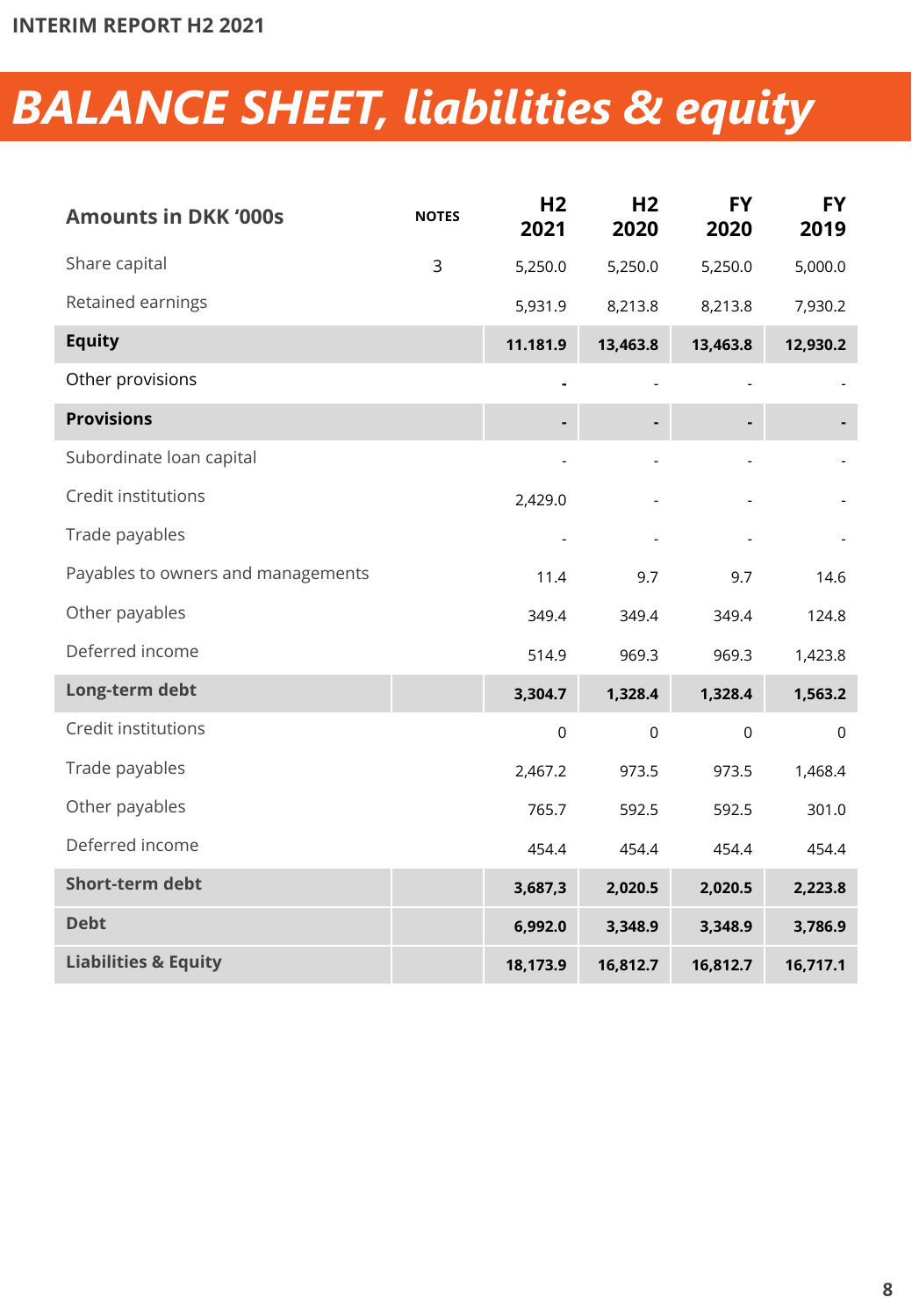# *CASH FLOW STATEMENT*

| <b>Amounts in DKK '000s</b>                                                           | N<br>O<br>т<br>E<br>S | H <sub>2</sub><br>2021 | H <sub>2</sub><br>2020 | <b>YTD</b><br>2021 | <b>FY</b><br>2020 | <b>FY</b><br>2019 |
|---------------------------------------------------------------------------------------|-----------------------|------------------------|------------------------|--------------------|-------------------|-------------------|
| Net profit/loss                                                                       |                       | $-747.0$               | $-1,021.4$             | $-2,281.9$         | $-1,827.9$        | $-4,116.5$        |
| Adjustments                                                                           |                       | 830.1                  | 630.4                  | 1,808.5            | 1,437.2           | 1,303.6           |
| Change in working capital                                                             |                       | 887.8                  | 549.1                  | 49.9               | $-1,220.9$        | 1,308.2           |
| <b>Cash flow from operating</b><br>activities before financial income<br>and expenses |                       | 970.9                  | 158.2                  | $-423.5$           | $-1,611.6$        | $-1,504.7$        |
| Financial expenses                                                                    |                       | 10.3                   | $-82.7$                | $-115.4$           | $-85.0$           | $-91.8$           |
| <b>Cash flow from ordinary activities</b>                                             |                       | 981.2                  | 75.4                   | $-539.0$           | $-1,696.6$        | $-1,596.5$        |
| Corporation tax paid                                                                  |                       | 384.0                  | 321.0                  | 384.0              | 321.0             | 264.2             |
| <b>Cash flow from operating</b><br>activities                                         |                       | 1,365.2                | 396.4                  | $-155.0$           | $-1,375.6$        | $-1,332.3$        |
| Purchase of intangible assets                                                         |                       | $-1,595.8$             | $-1,116.7$             | $-2,580.2$         | $-1.964.3$        | $-1,459.1$        |
| Purchase of property, plant and<br>equipment                                          |                       | $-103.5$               | $-226,2$               | $-331.3$           | $-291.0$          | $-80.0$           |
| Purchase of tangible fixed asset                                                      |                       | 0                      |                        | 0                  | $-10.0$           |                   |
| Other adjustments                                                                     |                       | 0                      |                        | 0                  |                   | $-0.6$            |
| <b>Cash flow from investing activities</b>                                            |                       | $-1,699.3$             | $-1,343.0$             | $-2,911.6$         | $-2,265.4$        | $-1.539.7$        |
| Increase in loans from credit<br>institutions                                         |                       | 29.6                   |                        | 2,429.0            |                   | $-1,145.3$        |
| Repayment of payable to group<br>enterprises                                          |                       | 0.8                    |                        | 1.7                | $-4.9$            |                   |
| Repayment of loans from credit<br>institutions                                        |                       |                        | $-4,9$                 |                    |                   | $-2.160.9$        |
| Raising of loans from owners and<br>Management                                        |                       |                        |                        |                    |                   | 1.9               |
| Capital increase                                                                      |                       |                        |                        |                    | 2,361.5           | 9,475.5           |
| <b>Cash flow from financing</b><br><b>activities</b>                                  |                       | 30.4                   | $-4.9$                 | 2,430.7            | 2,356.7           | 6,171.2           |
| Change in cash and cash equivalents                                                   |                       | $-303.8$               | $-951.4$               | $-635.8$           | $-1,284.3$        | 3,299.2           |
| Cash and cash equivalents as of<br>beginning of period                                |                       | 1,720.2                | 3,003.6                | 2,052.2            | 3,336.5           | 37.4              |
| Cash and cash equivalents as of<br>end of period                                      |                       | 1,416.4                | 2,052.2                | 1,416.4            | 2,052.2           | 3,336.5           |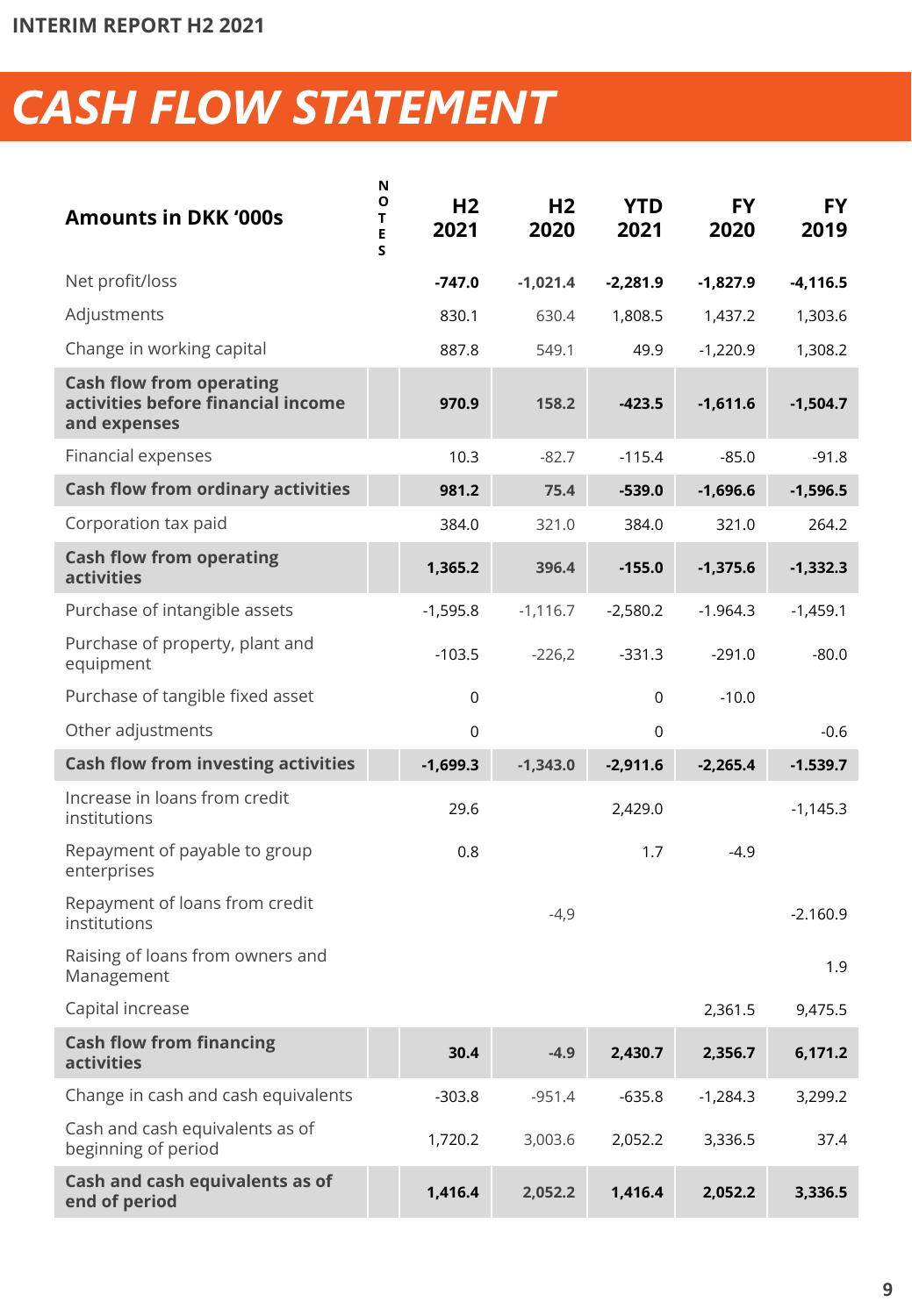### *FINANCIAL NOTES*

### **Note 1 – Other operating income**

**Note 1 – Other operating income**<br>Other operating income comprises of grants received in respect of capitalized development projects and is recognized over the expected useful life of the asset.

### **Note 2 – Other external expenses**

| <b>Amounts in DKK</b><br>'000s          | H <sub>2</sub><br>2021 | H <sub>2</sub><br>2020 | <b>YTD</b><br>2021 | FY<br>2020 | FY<br>2019 |
|-----------------------------------------|------------------------|------------------------|--------------------|------------|------------|
| Marketing costs                         | $-1,867.3$             | $-1.451.1$             | $-3.987.9$         | $-3,765.7$ | $-1,872.0$ |
| Premises                                | $-505.1$               | $-506.4$               | $-945.3$           | $-962.6$   | $-834.6$   |
| Other costs                             | $-1.164.9$             | $-621.3$               | $-2.391.8$         | $-1,688.7$ | $-2,030.3$ |
| <b>Total other external</b><br>expenses | $-3,537.3$             | $-2,578.8$             | $-7,325.0$         | $-6,417.1$ | $-4,736.8$ |

### **Note 3 – Share Capital**

The Company's share capital is DKK 5,250,000 divided into shares of DKK 1.

### **Note 4 – Number of employees**

Total number of employees is ten, including commercial agents operating in Mexico and Europe.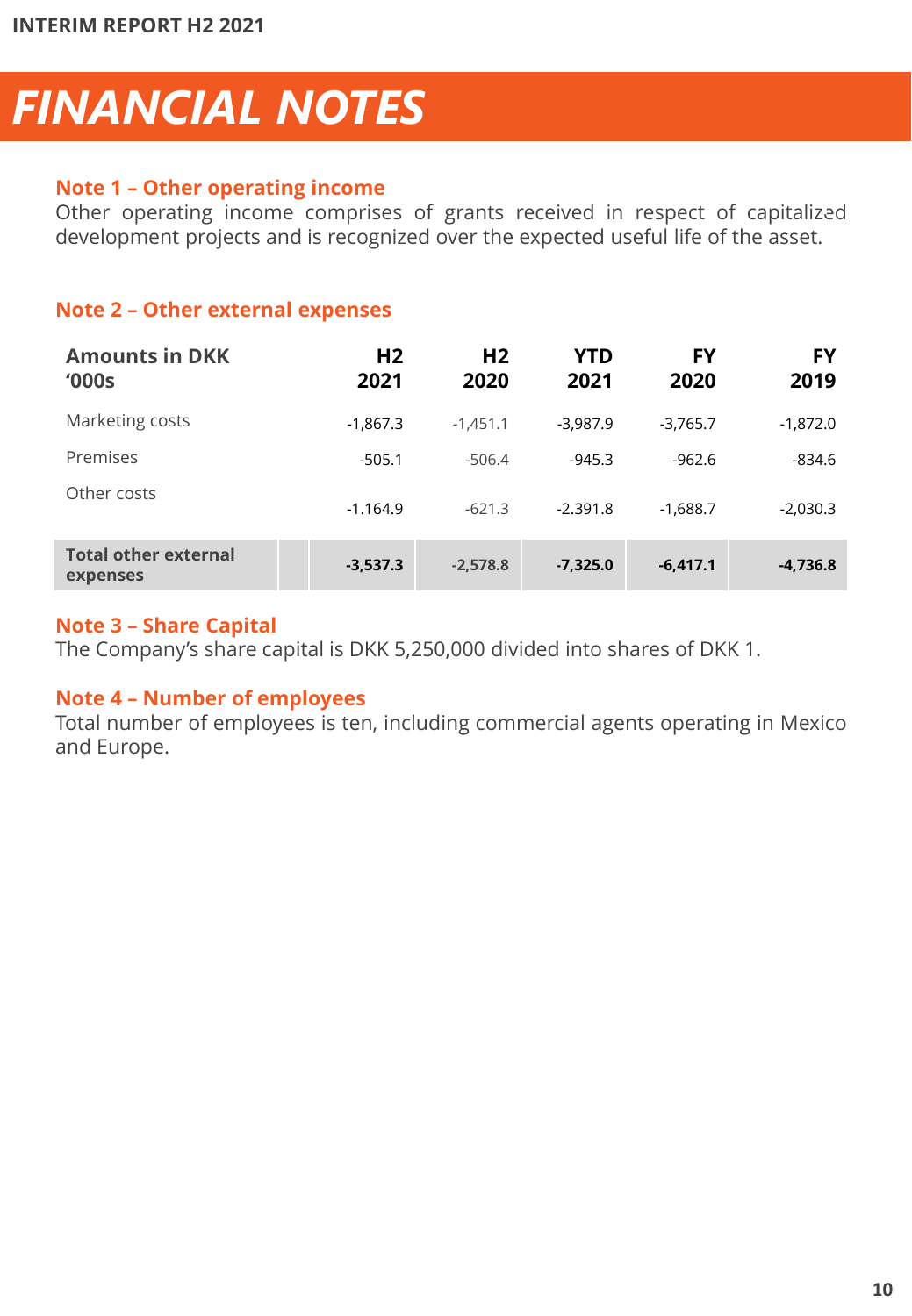# *FINANCIAL CALENDAR*

| <b>Release date</b>              | <b>Item</b>                                      |
|----------------------------------|--------------------------------------------------|
| 26 <sup>th</sup> of January 2022 | H2.2021 Interim Report (01/07/2021 - 31/12/2021) |
| $24th$ of May 2022               | General Assembly and Annual report 2021          |
| 17 <sup>th</sup> of August 2022  | H1.2022 Interim Report (1/1/2022 - 30/6/2022)    |